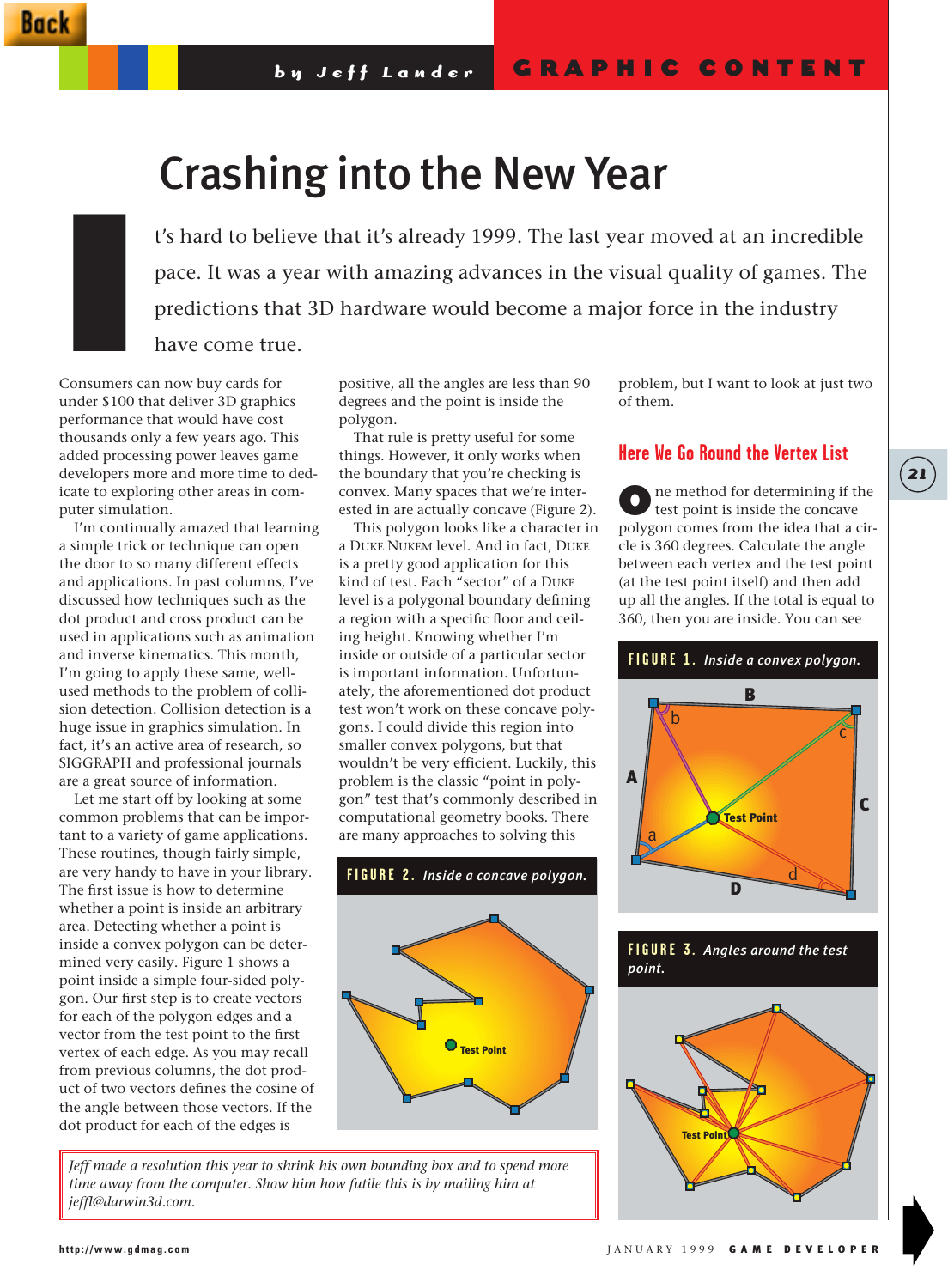# GRAPHIC CONTENT

what this looks like in Figure 3.

This actually works very well, however, it is not very efficient. Calculating each angle requires a dot product and an arccosine operation. Those will add up quickly.

A better strategy is to divide the polygon into quadrants centered on the test point, as in Figure 4. Start at the first vertex in the polygon and set a counter to 0. Anytime an edge crosses from one quadrant to the next, add one to the counter if it crosses clockwise around the test point and subtract one if it crosses counter-clockwise. If the edge crosses diagonally across two quadrants, you need to determine which side of the test point it crossed, and then either add or subtract 2. Try it yourself on Figure 4. Start at vertex 1. Add 1 when edge 3-4 crosses from quadrant I to II, and subtract it again with edge 4-5. When you reach the last edge (11-1), you should have 4. When using the routine, if the counter is equal to 4 or –4, the test point is inside the polygon. You can see the code for this routine in Listing 1.

{

}

### **Don't Cross that Line**

**22**

The quadrant method is pretty efficient. However, there's a completely different approach. An interesting feature of this problem can be found if you draw a line from the test point to a point definitely outside the polygon. Now count how many polygon edges crossed that line. If that number is odd, the point is inside the polygon. If the number of edge crossings is even, the point is on the outside. Try it out.

\_\_\_\_\_\_\_\_\_\_\_\_\_\_\_\_\_\_\_\_\_\_\_\_\_\_\_\_\_\_\_

#### **FIGURE 4.** *Dividing the polygon into quadrants.*



I saw a pretty fast way to implement this in *Graphic Gems IV*. This method projects a line from the hit position along the x axis. Only testing line segments that are on either side of this position lets you avoid some calculations. Segments that could cross this

line require an x intercept calculation to be sure. However, this can be simplified to eliminate a divide because of the unique needs of the test. The code for this routine is in Listing 2. Whether or not this method is faster than the quadrant method depends

# **LISTING 1.** *The quadrant approach to the bounding box test.*

// FIGURE OUT WHICH QUADRANT THE VERTEX IS RELATIVE TO THE HIT POINT #define WHICH\_QUAD(vertex, hitPos) \ ( (vertex.x > hitPos->x) ? ((vertex.y > hitPos->y) ? 1 : 4) : ( (vertex.y > hitPos->y) ? 2 : 3) ) // GET THE X INTERCEPT OF THE LINE FROM THE CURRENT VERTEX TO THE NEXT #define X\_INTERCEPT(point1, point2, hitY) \  $(point2.x - ( (point2.y - hitY) * (point1.x - point2.x)) / (point1.y - point2.y) ) )$ /////////////////////////////////////////////////////////////////////////////// // Procedure: PointInPoly (SUM OF ANGLES CROSSING VERSION) // Purpose: Check if a point is inside a polygon // Returns: TRUE if Point is inside polygon, else FALSE /////////////////////////////////////////////////////////////////////////////// BOOL CFateView::PointInPoly(tSector \*sector, tPoint2D \*hitPos) /// Local Variables /////////////////////////////////////////////////////////// short edge, first, next; short quad, next\_quad, delta, total; /////////////////////////////////////////////////////////////////////////////// edge = first = sector->edge; quad = WHICH\_QUAD(m\_edgelist[edge].pos, hitPos); total = 0; // COUNT OF ABSOLUTE SECTORS CROSSED /\* LOOP THROUGH THE VERTICES IN A SECTOR \*/ do { next = m\_edgelist[edge].nextedge; next\_quad = WHICH\_QUAD(m\_edgelist[next].pos, hitPos); delta = next\_quad - quad; // HOW MANY QUADS HAVE I MOVED // SPECIAL CASES TO HANDLE CROSSINGS OF MORE THEN ONE QUAD switch (delta) { case 2: // IF WE CROSSED THE MIDDLE, FIGURE OUT IF IT WAS CLOCKWISE OR COUNTER case -2: // US THE X POSITION AT THE HIT POINT TO DETERMINE WHICH WAY AROUND if (X\_INTERCEPT(m\_edgelist[edge].pos, m\_edgelist[next].pos, hitPos->y) > hitPos->x)  $delta = - (delta);$ break; case 3: // MOVING 3 QUADS IS LIKE MOVING BACK 1  $delta = -1$ ; break; case -3: // MOVING BACK 3 IS LIKE MOVING FORWARD 1  $delta = 1$ ; break; } /\* ADD IN THE DELTA \*/  $total \leftarrow delta;$ quad = next\_quad; // RESET FOR NEXT STEP edge = next; } while (edge != first); /\* AFTER ALL IS DONE IF THE TOTAL IS 4 THEN WE ARE INSIDE \*/ if  $((total = +4) || (total = -4))$  return TRUE; else return FALSE;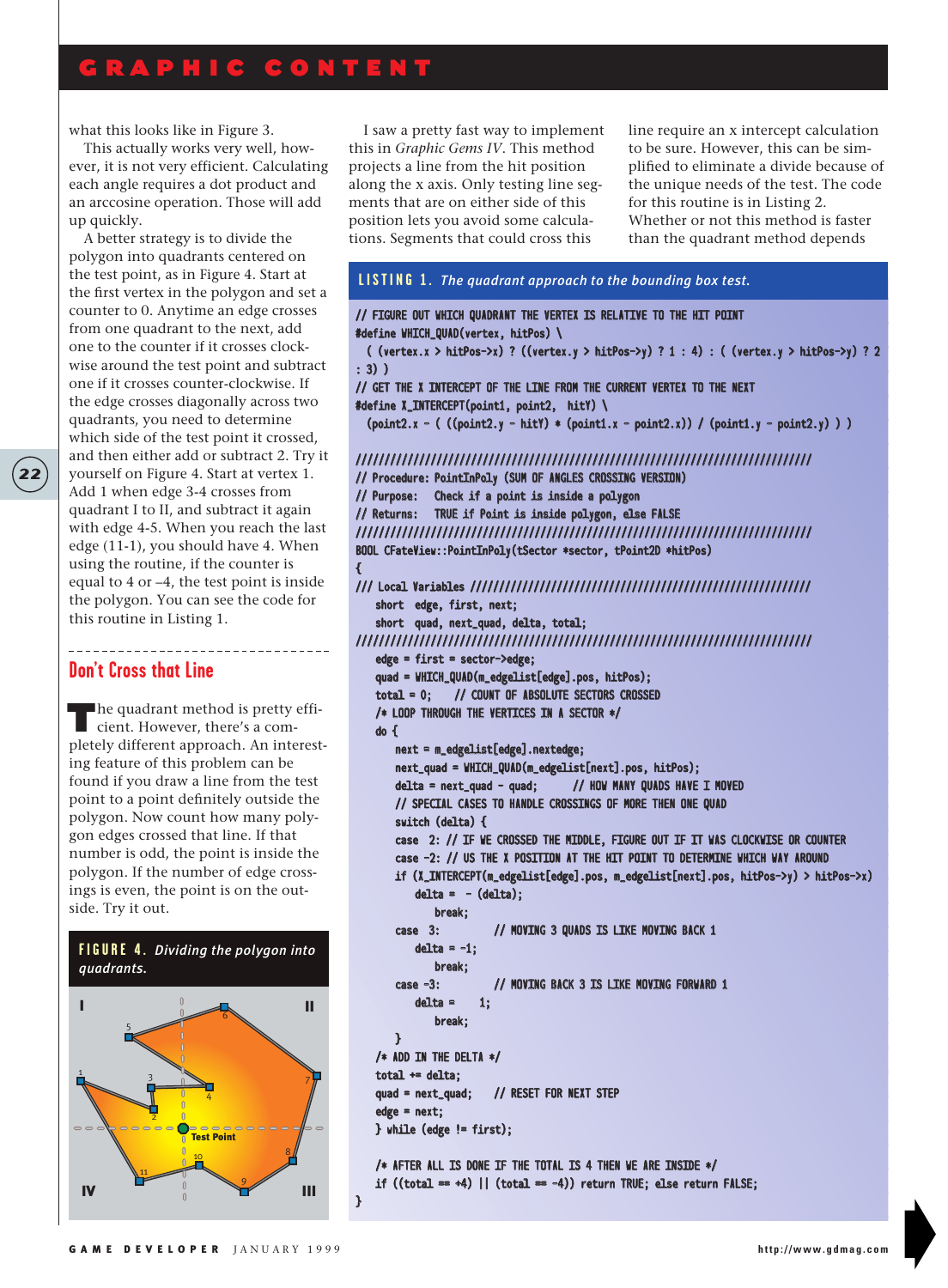# GRAPHIC CONTENT

greatly on the polygon being testing. The routines are so easy to implement that you should try both in your application if speed is a real issue.

#### **Standing at Arm's Length**

**24**

The above routines are enough to<br>let your player navigate around in a DOOM-style level. You would just need to make sure that the player is always inside a sector. If the player leaves one sector and does not enter any other, a "collision" has happened. This works very well. However, using the inside polygon test for collision by itself has a drawback. The player can get very close to the wall of a sector and still be considered "inside." Logically, this works fine. However, in a 3D rendered game engine, being too close to a wall is a bad thing. Textures will look blocky, they can distort badly, and walls may clip out.

What you really want to do is keep the walls at "arm's length" from the player. You can simply make the logical collision walls closer in than the visual walls; however, this can lead to other problems. So how do I keep the character away from the wall? Turn once again to our dear old friend, the dot product. Take a look at Figure 5.

What I want to know is, how far away is the test point, t, from line segment A. An easy solution would be to find the nearest point, n, to the test point on the line segment and measure the distance to it. First, I create a vector, B, from the test point, t, to vertex p1. I can dot this vector with the line segment A. This will give me the cosine of the interior angle. If this angle is 90 degrees or greater, the



nearest point is the vertex itself and I'm done. But let's say that the dot product gives me 0.7, or the cosine of about 45 degrees. I will then do the same thing on the other side. I create a vector C and dot it with the segment A. If it had returned an angle greater than or equal to 90 degrees, point p2 would be the closest and I would be done again. In this case, the dot product returns 0.75, or the cosine of about 40 degrees. Now that I have the two dot products, a linear ratio will solve the problem.

$$
n = p_1 + \frac{(p_2 - p_1) * (B \bullet A)}{(B \bullet A) + (C \bullet A)}
$$

You can see the code that determines the nearest point on a line segment to an input point in Listing 3. The squared distance from t to n can be used to make sure the player cannot get too close to the wall. When I

combine this with the inside-polygon tests, I have the pieces I need to create a DOOM-style collision model. In these days of QUAKE II and UNREAL, it may seem a bit retro to talk about DOOMstyle collision detection. However, the ability to build simple collision boundaries that you can use and modify in real-time is a very attractive feature. Rules in game development are meant to be broken. Just because these days you are displaying a world made of 3D polygons, your collision boundaries don't have to be 3D polygons. Many of the environments we wish to interact with have boundaries that can easily be defined as 2D concavepolygonal-line-segments. Sometimes the best results can be achieved with simple solutions. If you didn't have these routines already in your math library, add them and you will be surprised by how often you use them.

#### /////////////////////////////////////////////////////////////////////////////// // Procedure: PointInPoly (EDGE CROSSING VERSION) // Purpose: Check if a point is inside a polygon // Returns: TRUE if Point is inside polygon, else FALSE /////////////////////////////////////////////////////////////////////////////// BOOL CFateView::PointInPoly(tSector \*sector, tPoint2D \*hitPos) { /// Local Variables /////////////////////////////////////////////////////////// short edge, first, next; tPoint2D \*pnt1,\*pnt2;<br>BOOL inside = FALSE; // INITIAL TEST CONDITION BOOL flag1,flag2; /////////////////////////////////////////////////////////////////////////////// edge = first = sector->edge; // SET UP INITIAL CONDITIONS pnt1 = &m\_edgelist[edge].pos; flag1 = ( hitPos->y >= pnt1->y ) ; // IS THE FIRST VERTEX OVER OR UNDER THE LINE /\* LOOP THROUGH THE VERTICES IN A SECTOR \*/ do { next = m\_edgelist[edge].nextedge; // CHECK THE NEXT VERTEX pnt2 = &m\_edgelist[next].pos; flag2 = ( hitPos->y >= pnt2->y ); // IS IT OVER OR UNDER if (flag1 != flag2) // MAKE SURE THE EDGE ACTUALLY CROSSES THE TEST X AXIS { // CALCULATE WHETHER THE SEGMENT ACTUALLY CROSSES THE X TEST AXIS // A TRICK FROM GRAPHIC GEMS IV TO GET RID OF THE X INTERCEPT DIVIDE if  $(((\text{pnt2-} \rightarrow \text{pntPos-} \rightarrow \text{pnt1-} \rightarrow \text{pnt2-} \rightarrow \text{pnt2-} \rightarrow \text{pnt2-} \rightarrow \text{pnt2-} \rightarrow \text{pnt2-} \rightarrow \text{pnt2-} \rightarrow \text{pnt2-} \rightarrow \text{pnt2-} \rightarrow \text{pnt2-} \rightarrow \text{pnt2-} \rightarrow \text{pnt2-} \rightarrow \text{pnt2-} \rightarrow \text{pnt2-} \rightarrow \text{pnt2-} \rightarrow \text{pnt2-} \rightarrow \text{pnt2-} \rightarrow \text{pnt2-} \rightarrow \text{pnt2-} \rightarrow \text{pnt2$  $(\text{pnt2->x - hitPos->x) * (pnt1->y - pnt2->y)) = flag2)$ inside = !inside; // IF IT CROSSES TOGGLE THE INSIDE FLAG (ODD IS IN, EVEN OUT) } pnt1 = pnt2; // RESET FOR NEXT STEP edge = next;  $flag1 = flag2;$ } while (edge != first); return inside; **LISTING 2.** *The x intercept calculation.*

}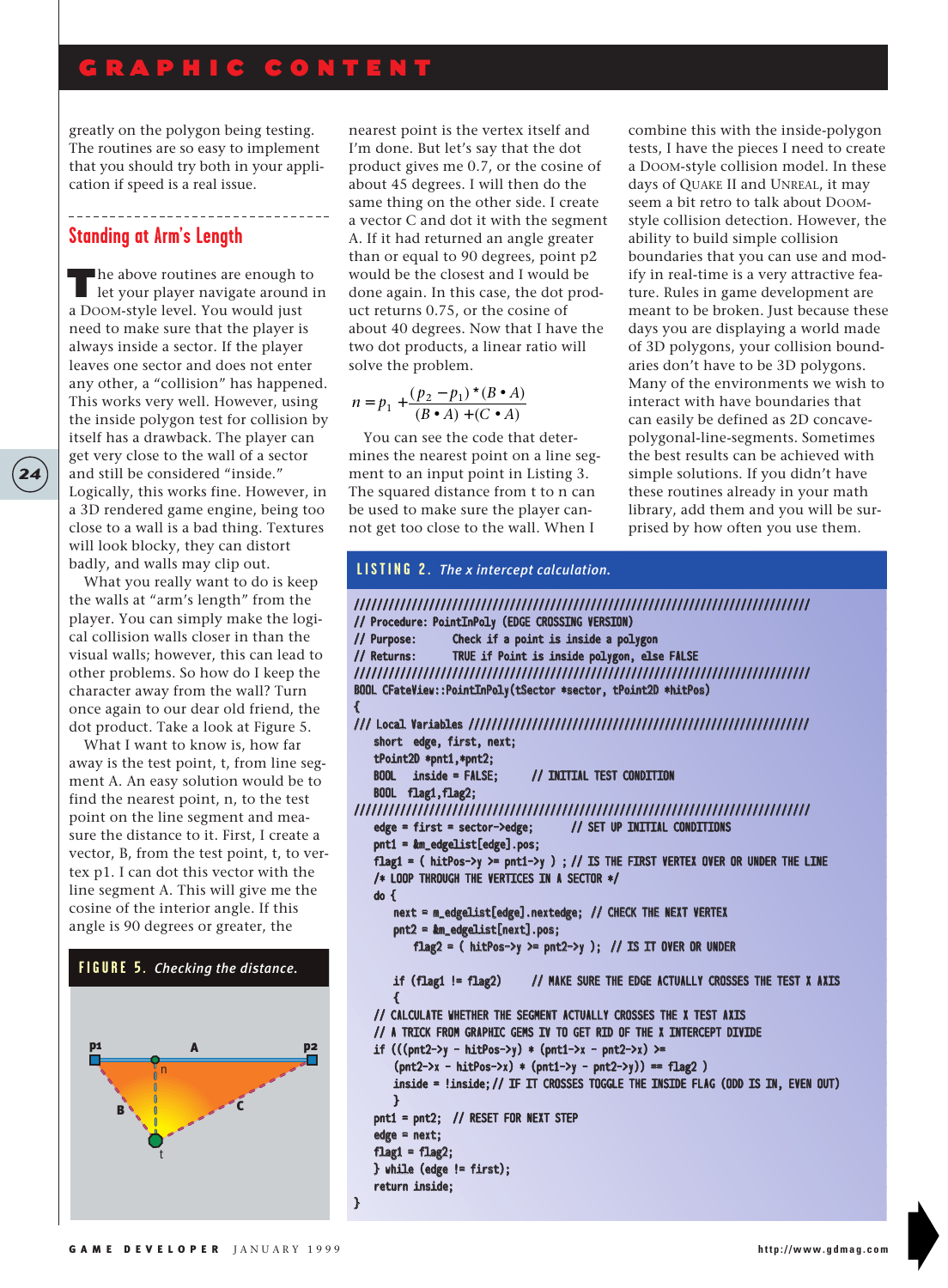# GRAPHIC CONTENT

## **Colliding in the Third Dimension**

Running around a maze is one thing, but that's just the beginning to the collision detection story. Consider the problem of determining if two objects have collided. Two of the most common approaches to this problem are bounding boxes and bounding spheres. For a bounding sphere, find the point furthest away from the center of the object. The distance of the point from the center defines the radius of the bounding sphere. You can see a bounding sphere around an object in Figure 6. Now imagine that the object and circle around it are actually 3D. As you can see, although the entire object is inside the sphere, it isn't a snug fit. You can see how easy it would be to have an object that would hit the bounding sphere yet miss the object completely.

**26**

So why use a bounding sphere? Well, testing to see if a collision has occurred is really fast. If you measure the distance between two objects, and the distance is less than the radius of either bounding sphere, then there is a collision. This is a very quick test, so it's easy to see why many games use spheres as at least a first line of defense. But if you need to determine exactly where two objects made contact, this won't be enough.

Axis-aligned bounding boxes, or bounding boxes for short, are another simple method for collision detection. The box is called axis-aligned because the sides of the box are parallel to the principle world x, y, and z axes. This reduces the check for collision to a simple minimum-maximum test. You create the box by determining the minimum and maximum extents in each dimen-

#### **FIGURE 6.** *A bounding sphere.*



sion. The collision test then consists of:

```
IF ( (point.x \geq box.minX)and point.x \leq box.maxand (point.y \geq box.minY)and point.y \leq box.maxY)and (point.z \geq box.minZ)and point.z \leq box.maxZ)) then a collision occurred.
```
Bounding boxes are a simple, fast way to check for rough collisions. However, like the bounding spheres, the fit is not necessarily very accurate. They're generally used as a first test to check if further investigation is needed. You can improve the fit by maintaining a hierarchy of smaller bounding boxes or spheres that are tested after the initial collision is determined. For many games, such as 3D fighting games which require fairly detailed collision, this is enough for realism. If you need more detailed collision information, you need to look elsewhere.

Other methods such as oriented bounding boxes (OBB), where the bounding box is allowed to rotate to an arbitrary orientation, will allow for a tighter fit than either above method. However, even OBBs do not provide information on the exact point of collision on an arbitrary mesh unless the object happens to be a box.

\_\_\_\_\_\_\_\_\_\_\_\_\_\_\_\_\_\_\_\_\_\_\_\_\_\_\_\_\_

# **Getting to the Point**

If you really need to know which<br>point of an object has collided with another — say for your realistic physics simulation — you have some work in front of you. All the other techniques are good first steps, and serve to filter out unneeded calculations. I'm going to start out in 2D again to make things easy. Let me begin by considering only convex objects. Remember that convex objects are polygon meshes that con-

```
///////////////////////////////////////////////////////////////////////////////
// Procedure: GetNearestPoint
// Purpose: Find the nearest point on a line segment
// Arguments: Two endpoints to a line segment a and b,
// and a test point c
// Returns: Sets the nearest point on the segment in nearest
///////////////////////////////////////////////////////////////////////////////
void CFateView::GetNearestPoint(tPoint2D *a,tPoint2D *b,tPoint2D *c,tPoint2D *nearest)
{
/// Local Variables ///////////////////////////////////////////////////////////
   long dot_ta,dot_tb;
///////////////////////////////////////////////////////////////////////////////
    // SEE IF a IS THE NEAREST POINT - ANGLE IS OBTUSE
    dot_ta = (c->x - a->x)*(b->x - a->x) + (c->y - a->y)*(b->y - a->y);
    if (dot_t = 0) // IT IS OFF THE a VERTEX
        {
        nearest-\lambda x = a-\lambda x;nearest->y = a->y;
        return;
       }
    dot_tb = (c-\lambda x - b-\lambda x)*(a-\lambda x - b-\lambda x) + (c-\lambda y - b-\lambda y)*(a-\lambda y - b-\lambda y);// SEE IF b IS THE NEAREST POINT - ANGLE IS OBTUSE
   if (dot_t b \leq 0){
        nearest-\lambda x = b-\lambda x;
        nearest-\gamma = b-\gamma;
        return;
       }
   // FIND THE REAL NEAREST POINT ON THE LINE SEGMENT - BASED ON RATIO
    nearest \rightarrow x = a \rightarrow x + ((b \rightarrow x - a \rightarrow x) * dot\_ta) / (dot\_ta + dot\_tb);nearest \rightarrow y = a \rightarrow y + ((b \rightarrow y - a \rightarrow y) * dot\_ta)/(dot\_ta + dot\_tb);LISTING 3. Finding the nearest point on a line segment.
```
}